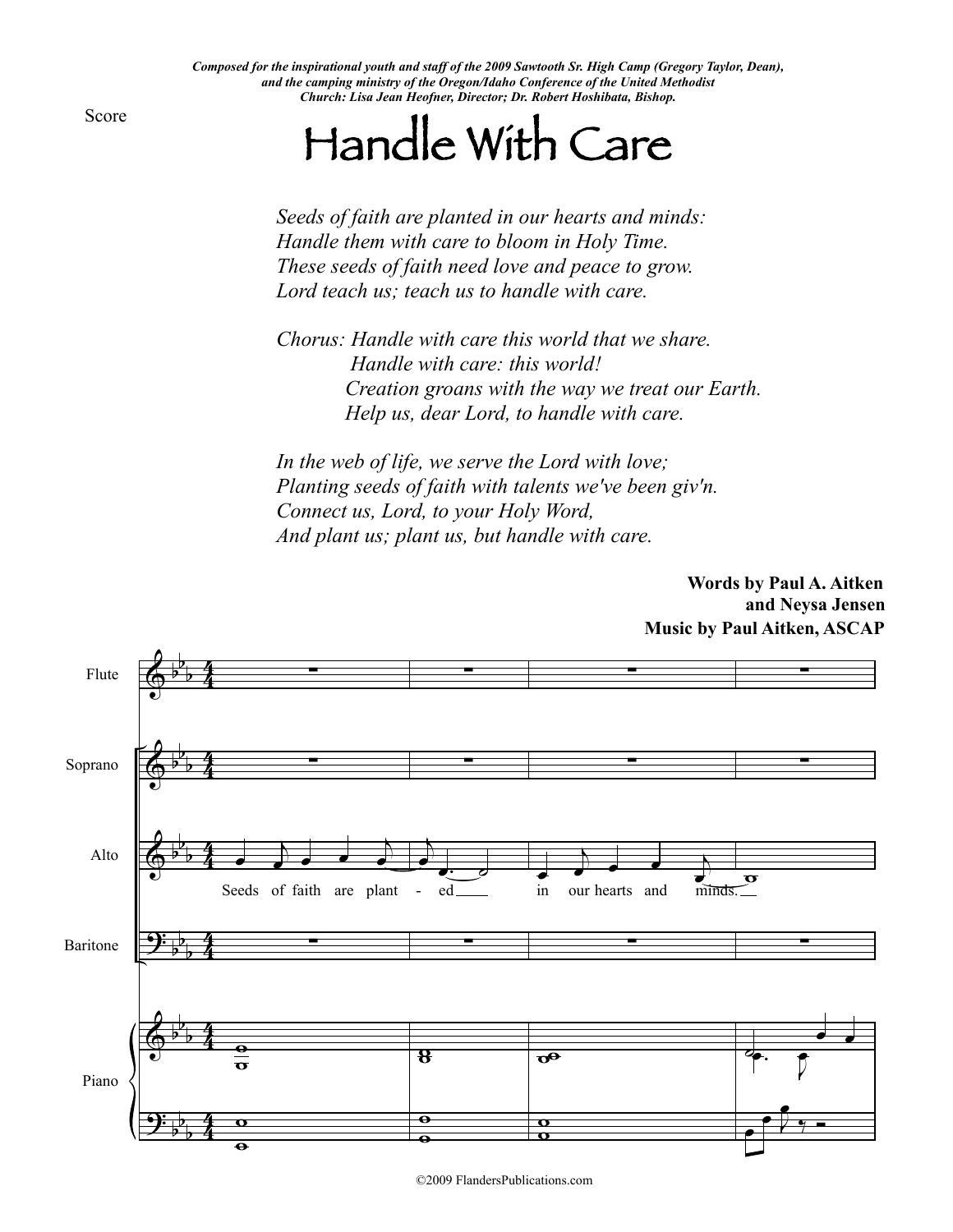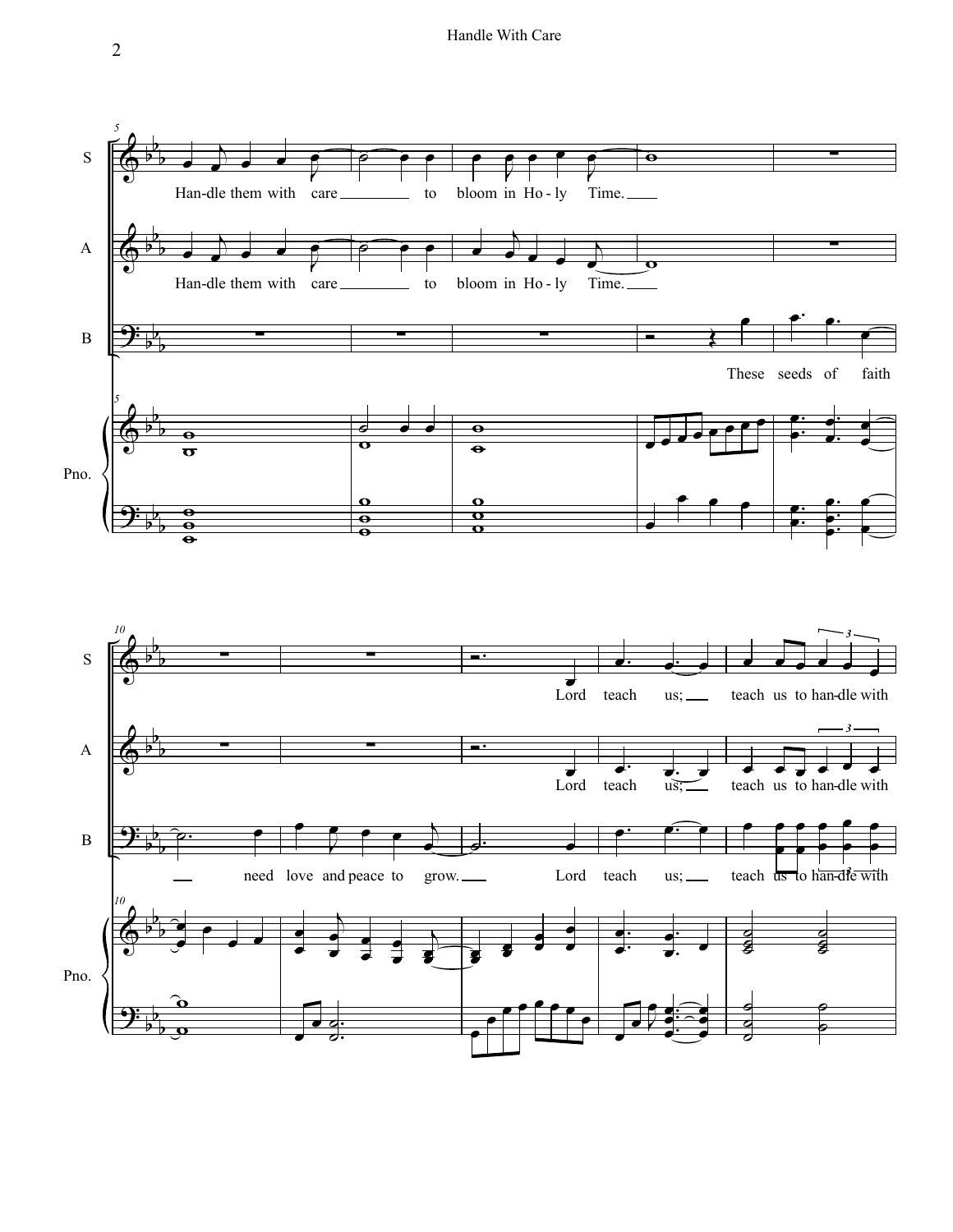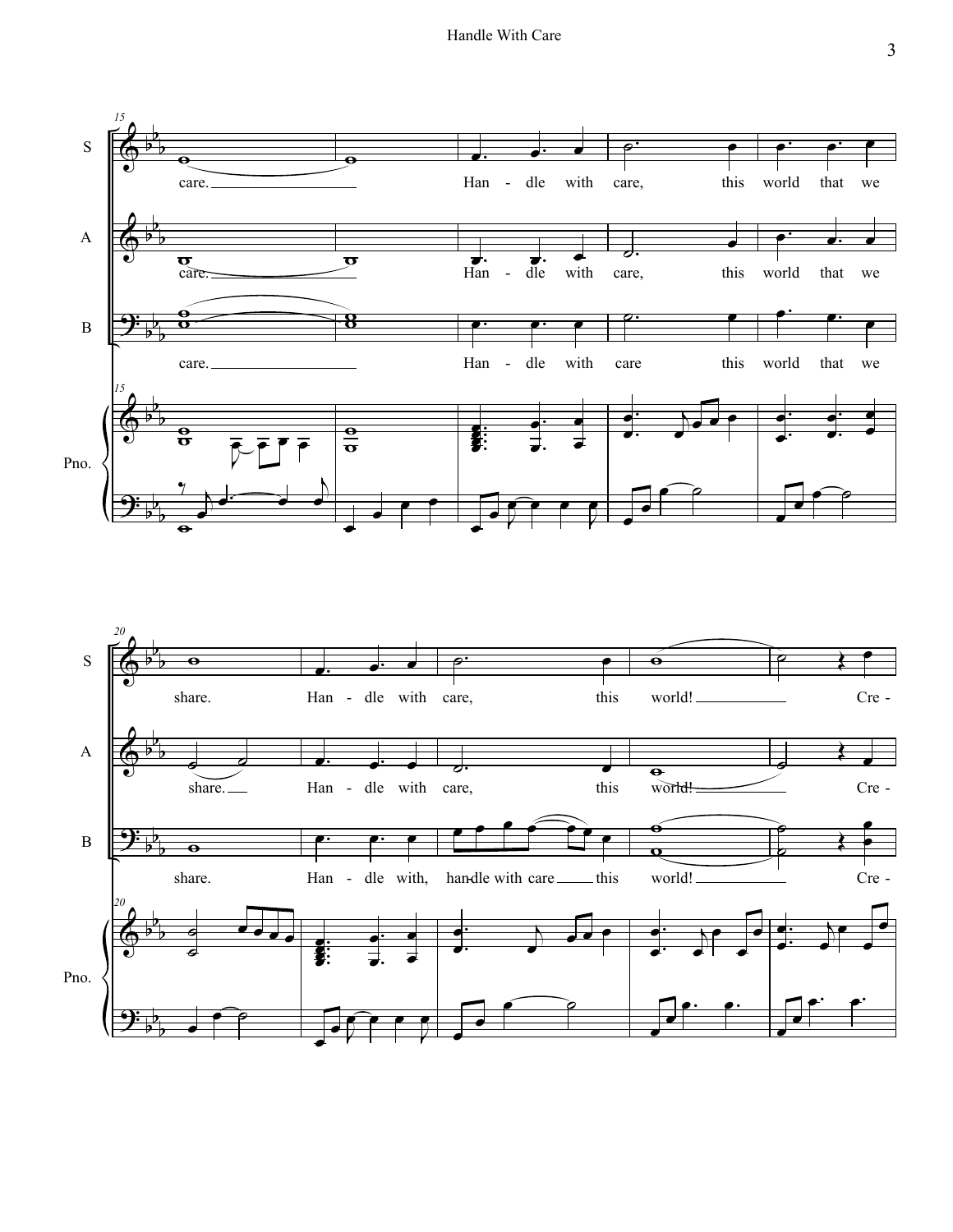Handle With Care



4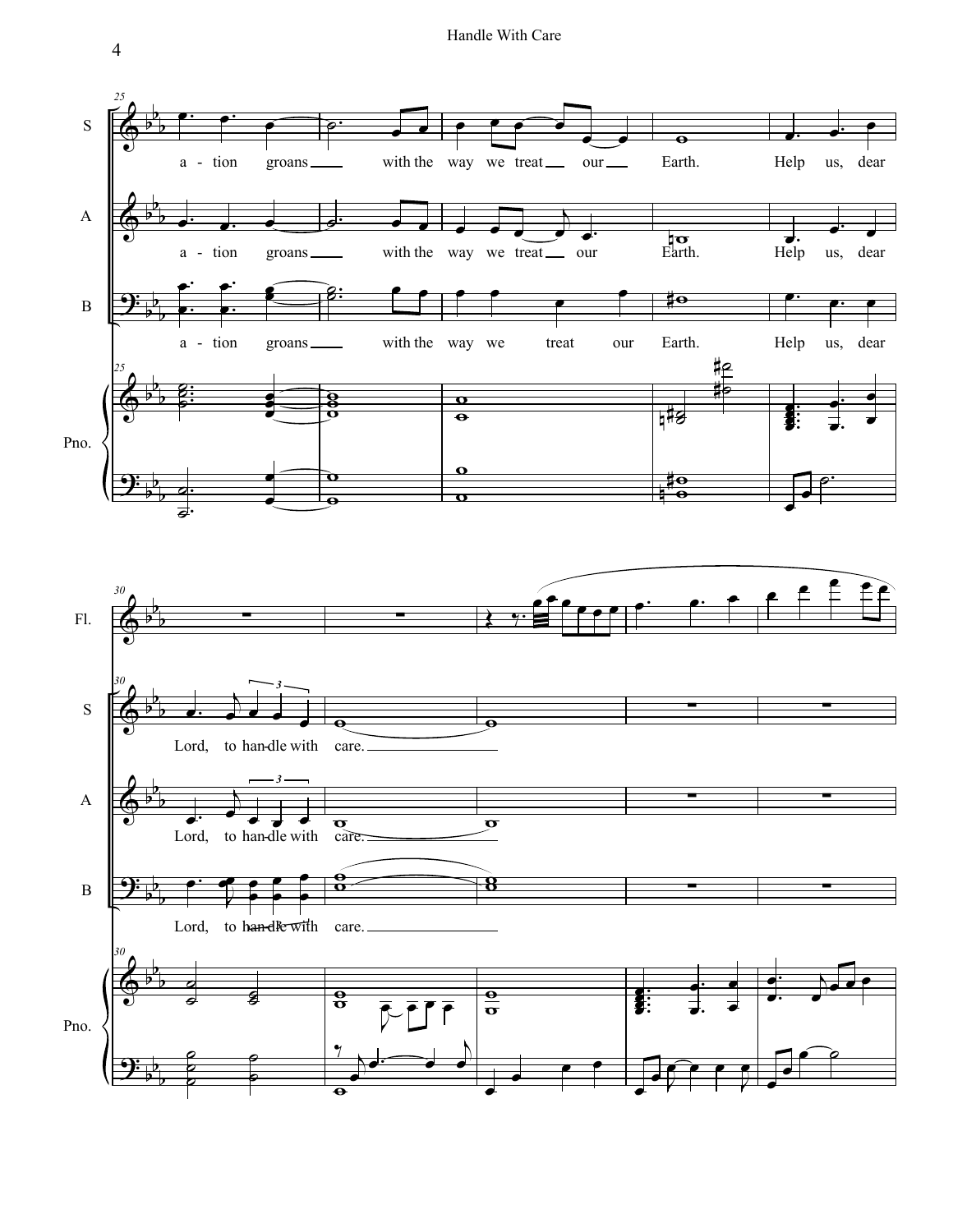

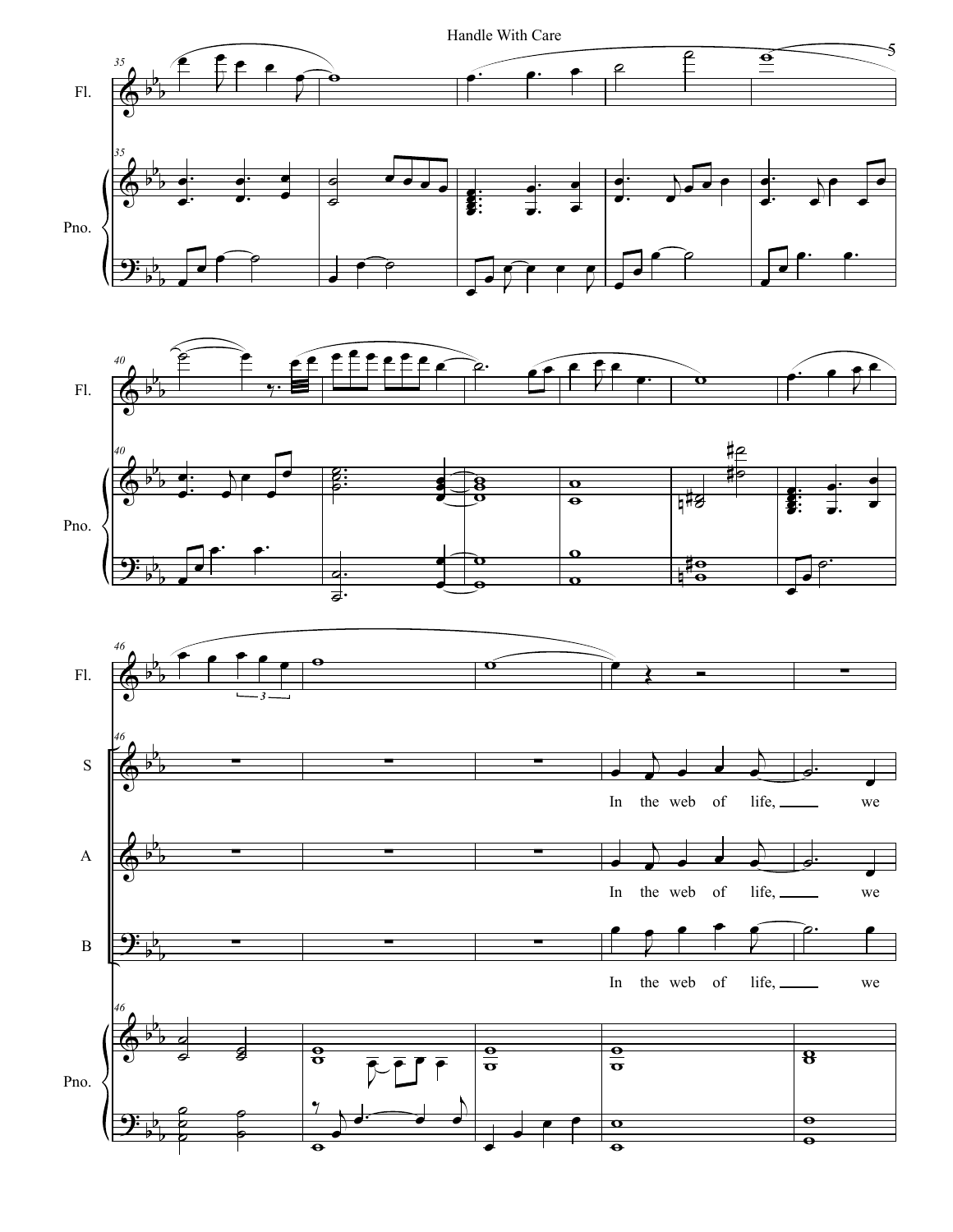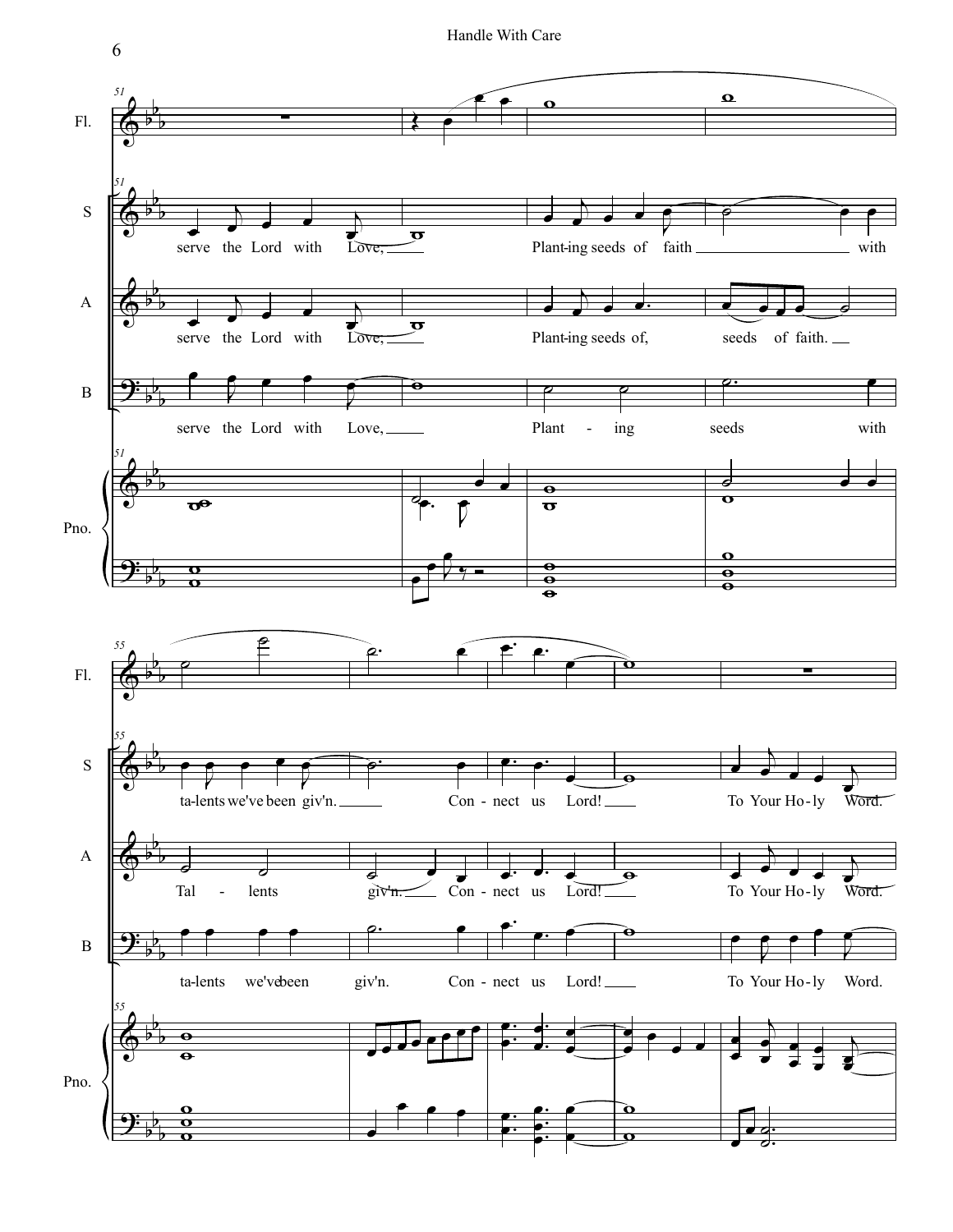Handle With Care

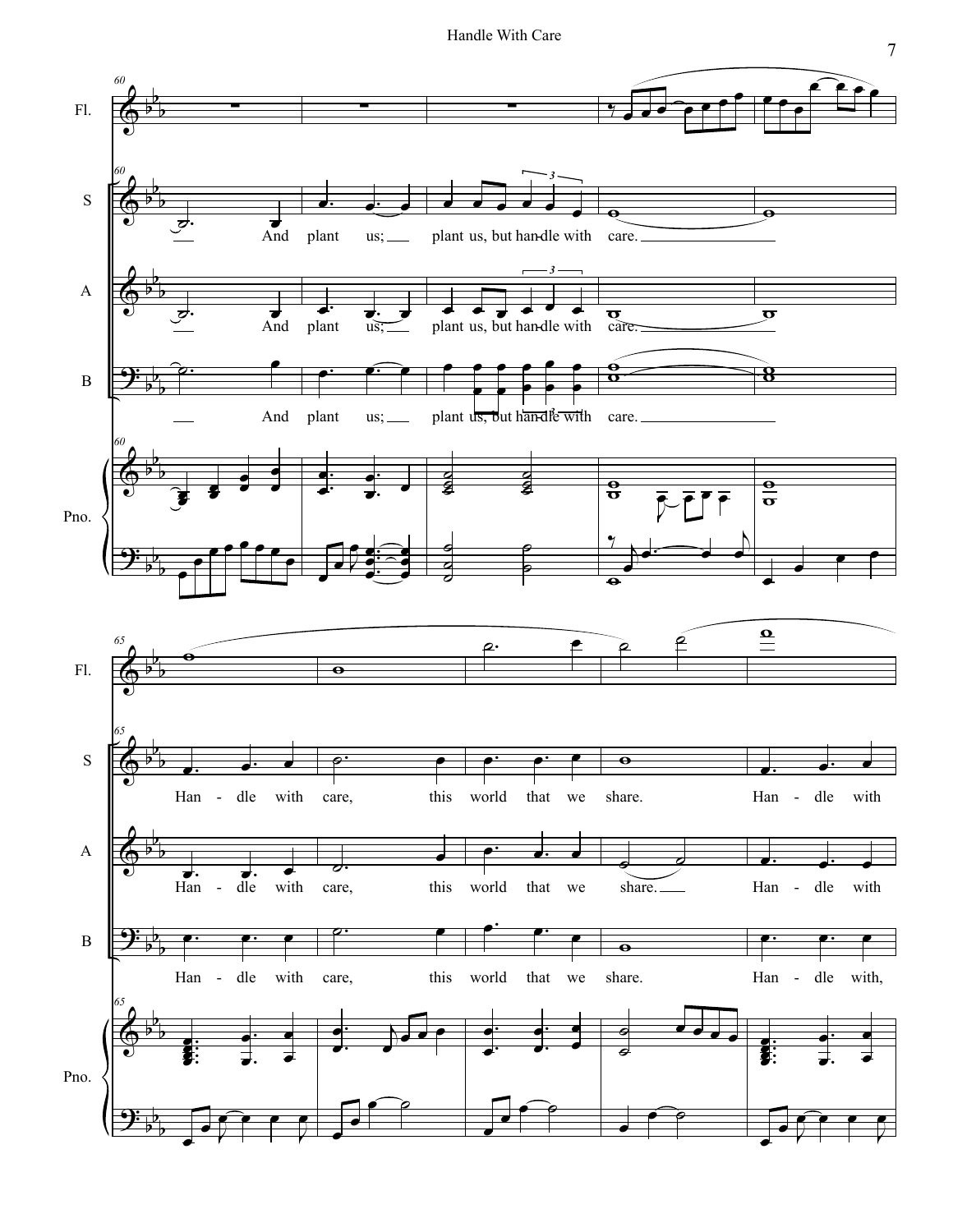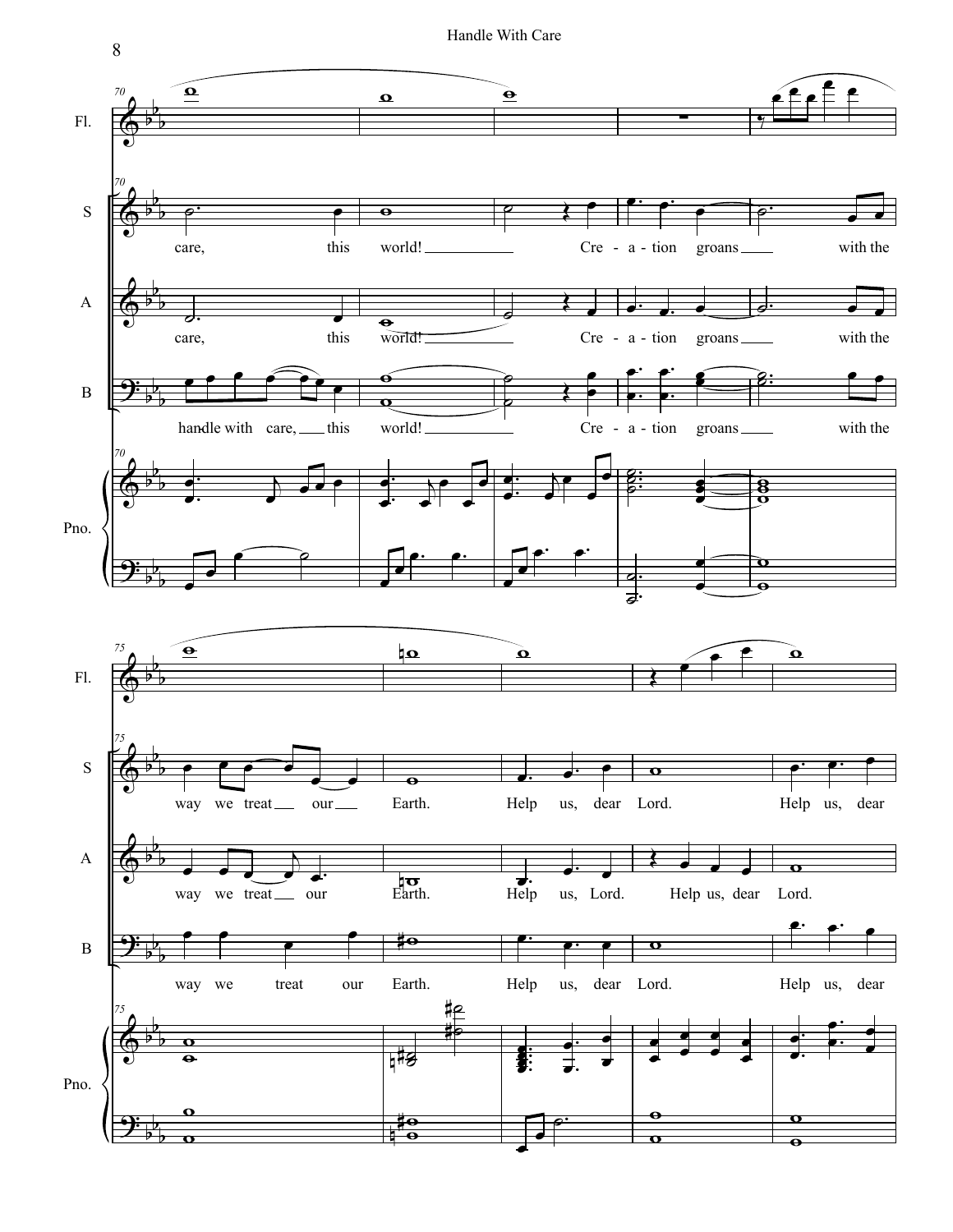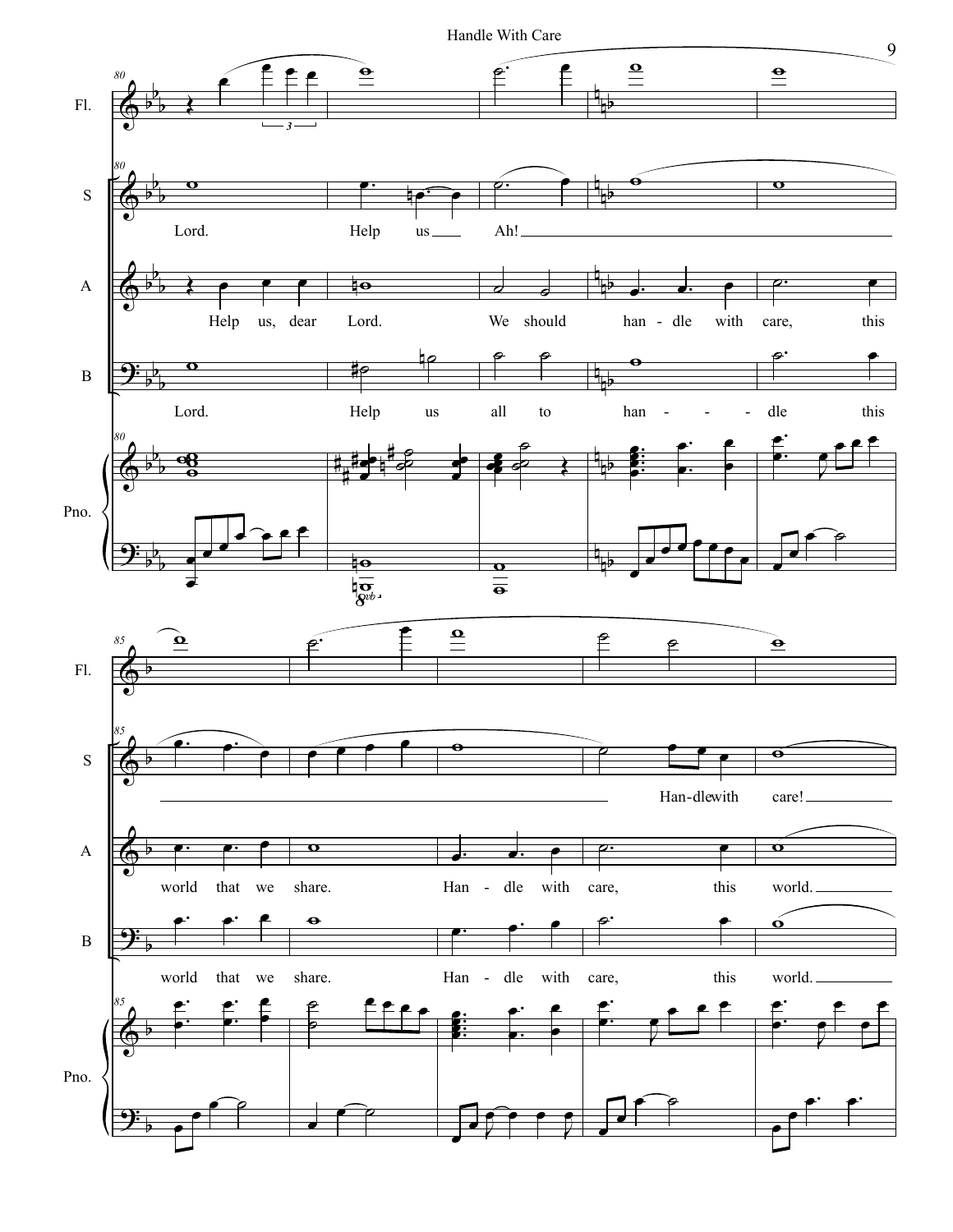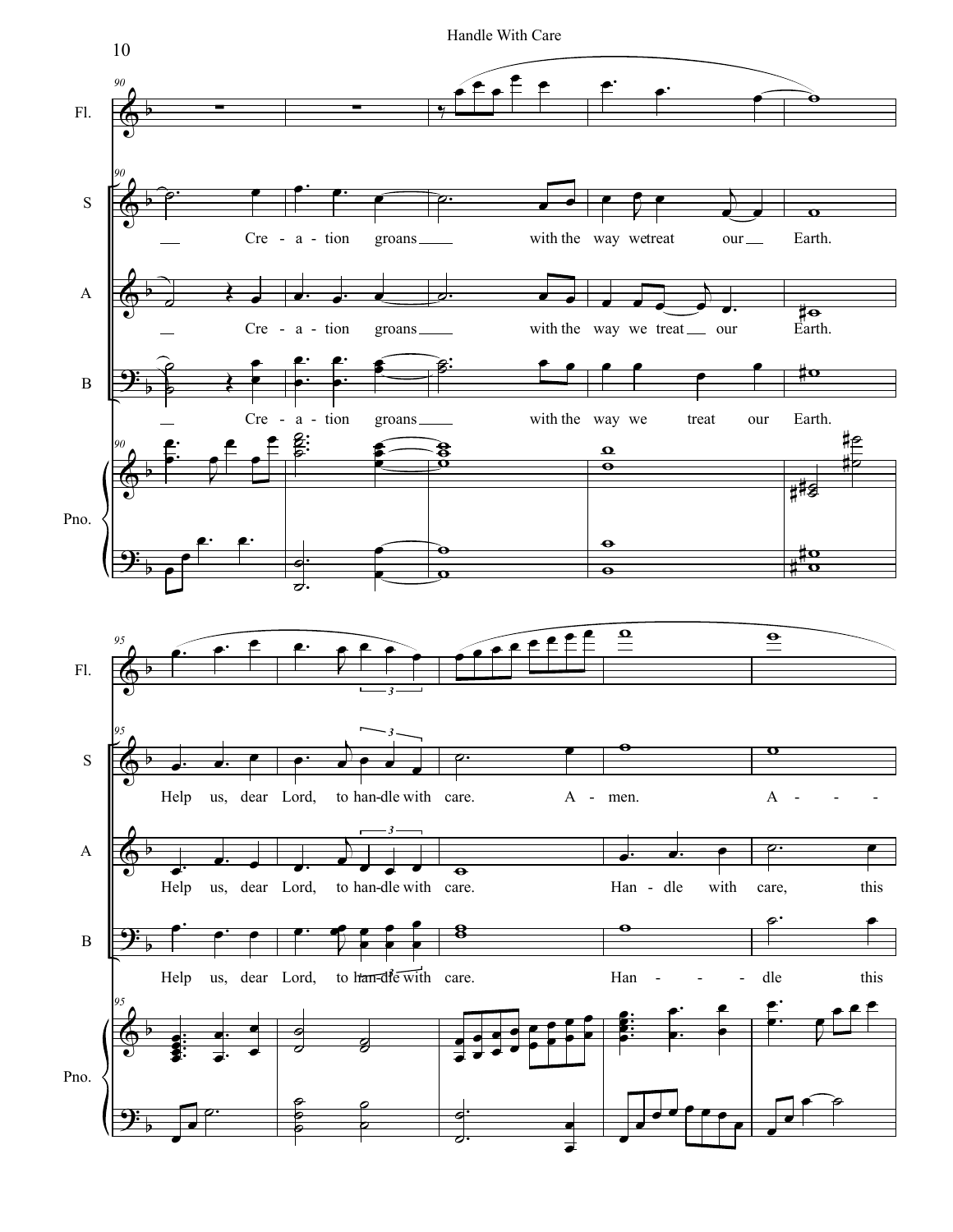Handle With Care



11